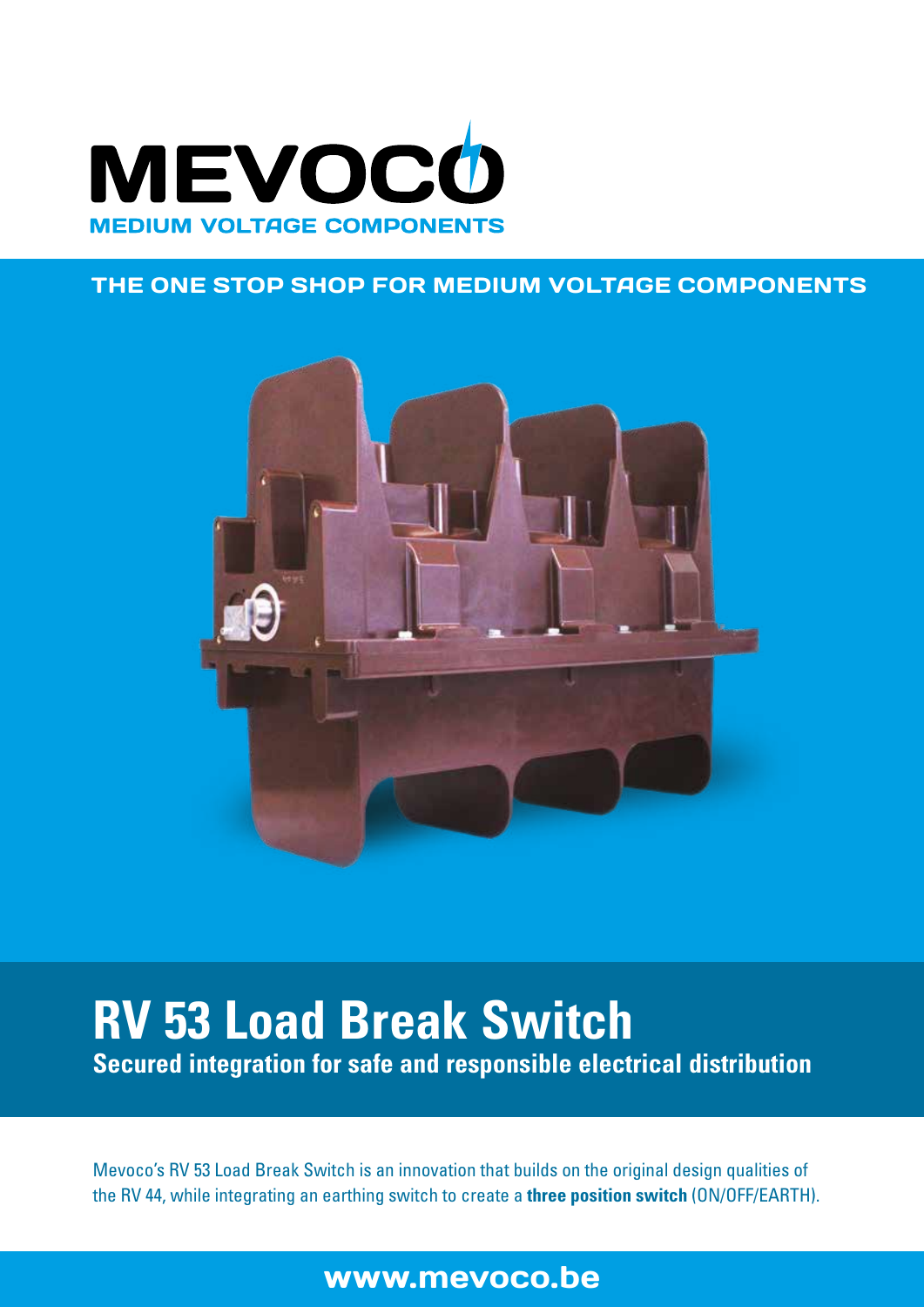# **Flexible operations**

The patented concept combines an optimalized gas rotation with a high precision of the mobile contacts to ensure:

- Efficient arc interrupting
- Limited erosion of the contact points
- High dielectrical withstand voltage

#### **Safety at work**

The Load Break Switch is filled with SF $_{\rm_6}$  gas, having exceptional isolating and arc interrupting characteristics. Optimal security is ensured by means of a "sealed for life" concept. All non-ferrous components of the switch are free of halogen, resistant to UV and ozone, reinforced with fibreglass and manufactured according to the class UL 94 VO.

#### **Easy operation**

The Load Break Switch is a three-position switch preventing any incorrect operation. The "open, close or earthed" position of the switch is clearly indicated on the synoptic diagram by means of an indicator directly linked to the shaft of the switch. Depending on the model, the Load Break Switch can be manually or motor operated.

Complementary safety can be provided by extending the switch with an earthing switch or / and with a fuse combination.

## **Earthing switch**

A single drive mechanism is used for the operation of the combination RV 53 Load Break Switch and Earthing Switch. An interlock provides high safety by preventing any incorrect operation. The operator can view the position of the earthing switch at all times through the window integrated in the front doors of the switchgear.

## **Fuse combination**

By using a fuse combination, the Load Break Switch can be extended with the fuse holders and a auxiliary earthing switch. Both earthing switches are mechanically linked and so they are open and close simultaneously. When a fuse blows, a tripping mechanism is activated by the striker of the fuse, causing the three phases of the Load Break Switch to open simultaneously. Other mechanical drive versions are also available



A RV 53 Load Break Switch & Earthing Switch B Mechanical Drive



# **Drive mechanism**

- Components manufactured from special alloyed types of steel
- Completely prepared for eventual mounting of available options in a later stage (auxiliary contacts, key interlocks, opening and closing coils, etc.)
- Indicators always show the correct position of the switches
- Manually or motor operated drive (with operating handle)
- Operating shafts are mechanically interlocked, preventing any incorrect operation
- No movable parts accessible, preventing any injuries
- Two main drives:
	- **DA53- Drive mechanism** 
		- (Combination Load Break Switch and Earthing Switch
	- **DP53- Drive mechanism**
	- (Load Break Switch and Earthing Switch / Fuse combination)

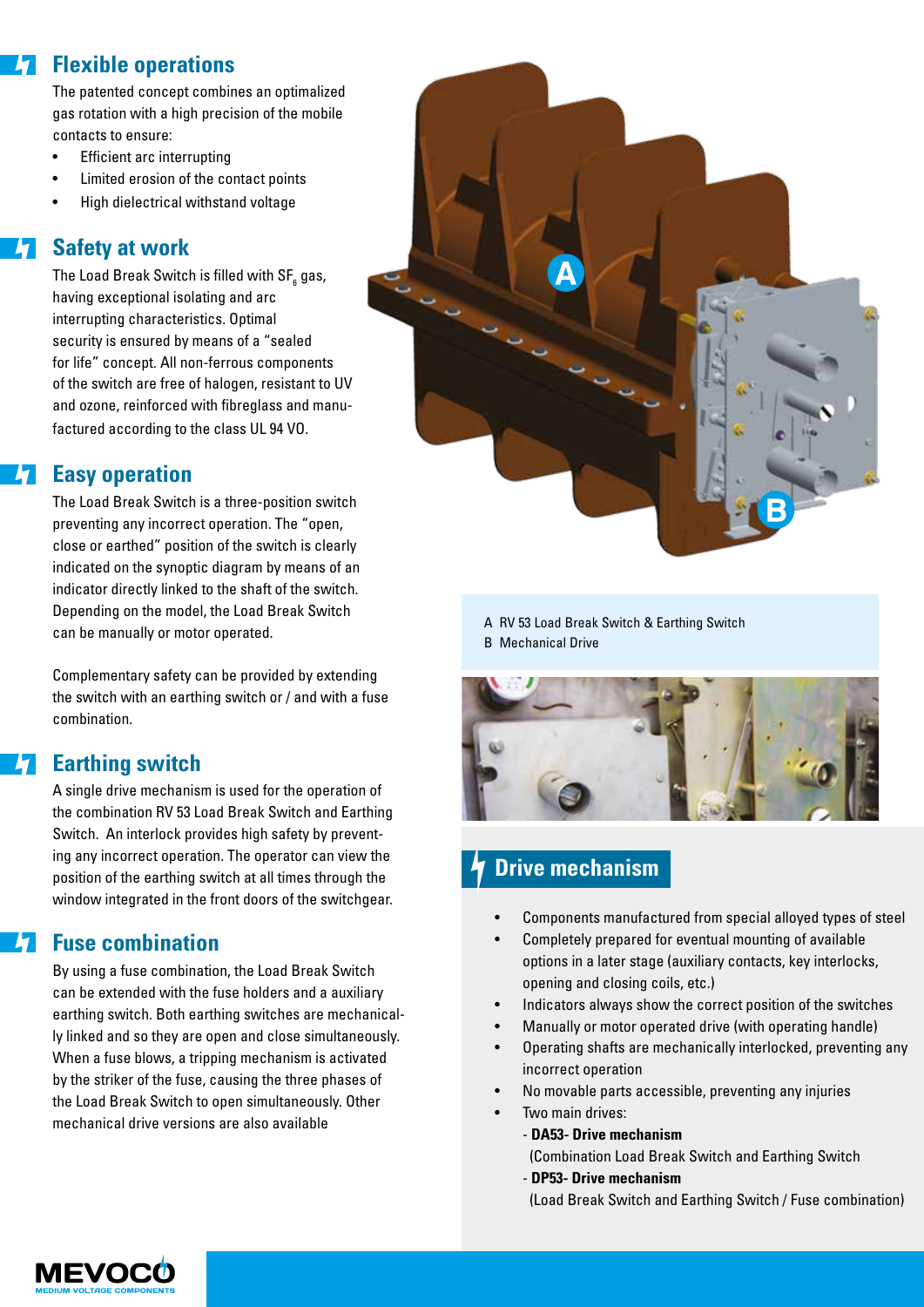#### **The advantages**  $\vert \bm{\mathsf{h}} \vert$

*(RV53 is a Load Break Switch with an* 

*integrated Earthing Switch)*

- Maintenance friendly and fully integrated earthing switch.
- Operation of switch in one mechanical drive with one operating shaft.
- Operating shafts are mechanically interlocked, preventing any incorrect operation.
- Possible combination of other Mevoco mechanical drives and options.

# **Z7** Sealed for life

Mevoco's RV 53 load break switch is sealed for life, which ensures:

- Permanent safety and reliability:
- Sealed with double O rings to ensure perfect sealing
- Helium leak tested



Fore more information on RV 53 or our other products, contact our sales team **sales@mevoco.be**

# **Z7 Technical Specifications**

| <b>Rated Voltage</b>                                      | kV | 12    | 17,5  | 24    |
|-----------------------------------------------------------|----|-------|-------|-------|
|                                                           |    |       |       |       |
| Rated lightning impulse withstand voltage 1.2/50 usec     |    |       |       |       |
| - To earth and between phases                             | kV | 75    | 95    | 125   |
| - Over the insulated distance                             | kV | 85    | 110   | 145   |
|                                                           |    |       |       |       |
| Rated short time power frequency withstand voltage 1 min. |    |       |       |       |
| - To earth and between phases                             | kV | 28    | 38    | 50    |
| - Over the insulated distance                             | kV | 32    | 45    | 60    |
|                                                           |    |       |       |       |
| Rated frequency                                           | Hz | 50/60 | 50/60 | 50/60 |
| Rated current                                             | A  | 630   | 630   | 630   |
| Rated short time withstand current 1 sec                  | kA | 20    | 20    | 20    |
| Rated peak value withstand current                        | kA | 50    | 50    | 50    |
|                                                           |    |       |       |       |
| Breaking capacity of the RV 53 (IEC 62271-102)            |    |       |       |       |
| - Mainly active load                                      | A  | 630   | 630   | 630   |
| - Closed loop distribution circuit current                | A  | 630   | 630   | 630   |
| - Cable charging current                                  | A  | 18    | 18    | 18    |
| - Making capacity                                         | kA | 63    | 63    | 50    |
| - Earth faults                                            | A  | 100   | 100   | 100   |
| - Cable and line charging current under earth fault       | A  | 30    | 30    | 30    |
|                                                           |    |       |       |       |

| Protection degree    | ٠  | IP65                                                   |
|----------------------|----|--------------------------------------------------------|
| Mechanical endurance | ٠. | 1000                                                   |
| Standards            |    | IEC 62271-100, IEC 62271-105, IEC 60694, IEC 62271-102 |
| Certification        |    | KEMA, IPH                                              |
|                      |    |                                                        |

<sup>1</sup> as an option



| <b>DA53-DRIVE MECHANISM</b>       |                |             |          |                        |  |
|-----------------------------------|----------------|-------------|----------|------------------------|--|
| Drive mechanism                   | DA53-MEC       | DA53-M-MEC  | DA56-MEC | DA56-M-MEC             |  |
| <b>Load Break Switch function</b> |                |             |          |                        |  |
| <b>Earthing Switch function</b>   |                |             |          |                        |  |
| Manually operated                 |                | $\bullet$ 1 |          | $\bullet$ 1            |  |
| Motor operated                    |                |             |          |                        |  |
| <b>DP53-DRIVE MECHANISM</b>       | $\overline{5}$ | -6          |          | 8                      |  |
| Drive mechanism                   | DP53-MEC       | DP53-M-MEC  | DP56-MEC | DP56-M-MEC             |  |
| <b>Load Break Switch function</b> |                |             |          |                        |  |
| <b>Earthing Switch function</b>   |                |             |          |                        |  |
| Manually operated                 |                |             |          | $\bullet$ <sup>1</sup> |  |
| Motor operated                    |                |             |          |                        |  |
|                                   |                |             |          |                        |  |

in case of motor malfunction as an option

#### - THE ONE STOP SHOP FOR MEDIUM VOLTAGE COMPONENTS -